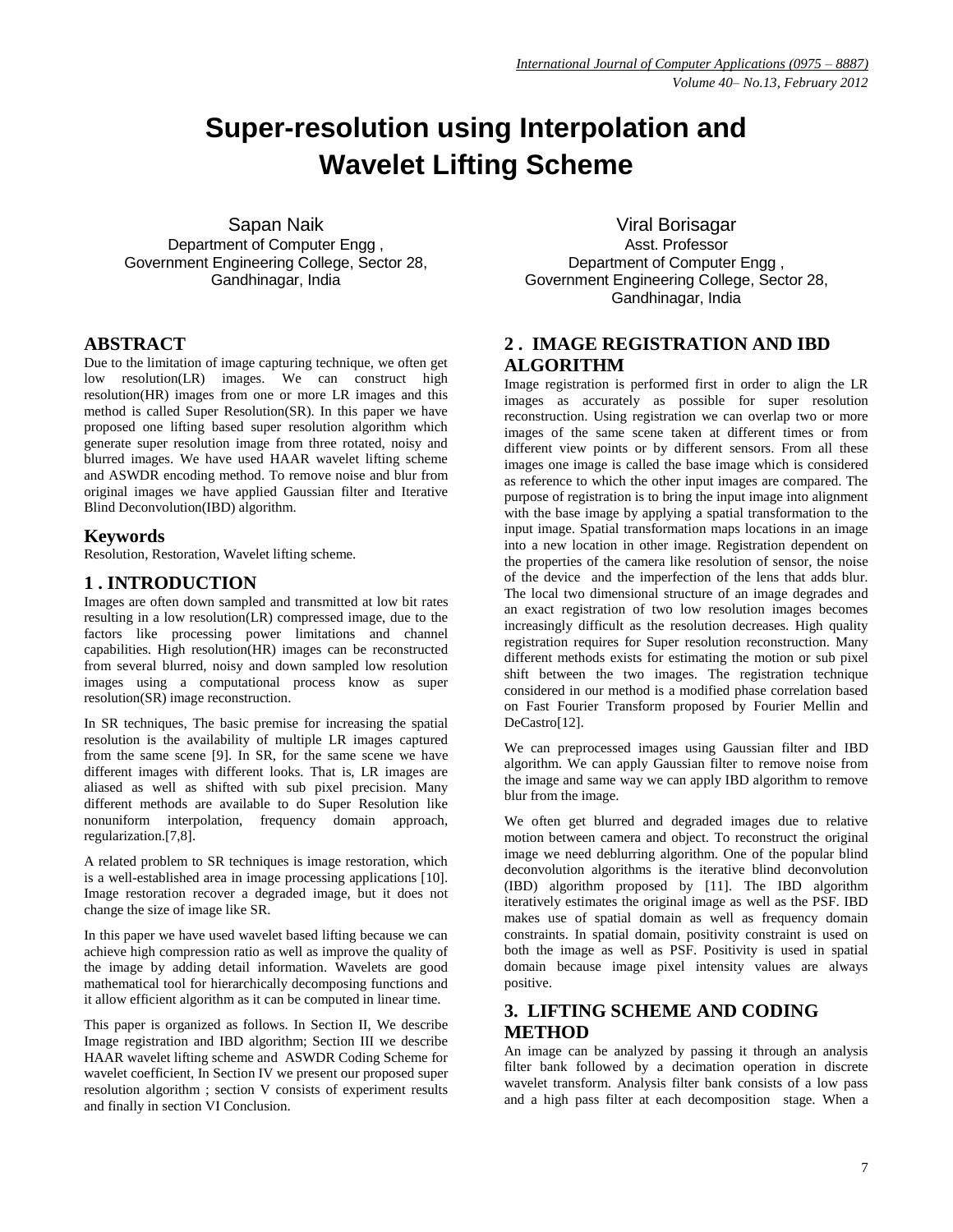signal passes through these filters, it is split into two bands. The low pass filter extracts the coarse information of the signal, which corresponds to an averaging operation. The high pass filter extracts the detail information of the signal, which corresponds to a differencing operation. The output of the filtering operations is then decimated by two[3].

A two-dimensional transform can be accomplished by performing two separate one-dimensional transforms. First, the image is filtered along the x-dimension using low pass and high pass analysis filters and decimated by two. Low pass filtered coefficients are stored on the left part of the matrix and high pass filtered on the right. Then it is followed by filtering the subimage along the y-dimension and decimated by two. Finally, the image has been split into four bands denoted by LL, HL, LH, and HH, after one level of decomposition. The LL band is again subject to the same procedure. This process of filtering the image is called pyramidal decomposition of image. This is depicted in Fig. 1. The reconstruction of the image can be carried out by reversing the above procedure and it is repeated until the image is fully reconstructed



**Figure 1. Spectral decomposition and ordering**

## **3.1 Lifting Scheme Haar Transform[13]**

The wavelet lifting scheme is a method for decomposing wavelet transforms into a set of stages. The forward lifting wavelet transforms starts with a split step, which divides the data set into odd and even elements. The predict step uses a function that approximates the data set. The difference between the approximation and the actual data replaces the odd elements of the data set. The even elements are left unchanged and become the input for the next step in the transform. The update step replaces the even elements with an average. This results in a smoother input for the next step of the next step of the wavelet transform. The odd elements also represent an approximation of the original data set, which allows filters to be constructed. The simplest version of a forward wavelet transform expressed in the lifting scheme is shown in figure 2.



**Figure 2. Lifting Scheme Forward Wavelet Transforms**

In the lifting scheme version of the Haar transform, the prediction step predicts that the odd element will be equal to the even element. The difference between the predicted value (the even element) and the actual value of the odd element replaces the odd element. For the forward transform iteration j and element i, the new odd element,  $j+1,i$  would be

odd 
$$
j+1
$$
,  $i = odd$ ,  $j$ ,  $i - even$ ,  $j$ ,  $i$ 

In the lifting scheme version of the Haar transform the update step replaces an even element with the average of the even/odd pair (e.g., the even element si and its odd successor, si+1):

Even 
$$
j+1, i = (even j, i + odd j, I) / 2
$$

The original value of the oddj,i element has been replaced by the difference between this element and its even predecessor. Simple algebra lets us recover the original value:

$$
\mathbf{Odd}_{j,i} = \mathbf{even}_{j,i} + \mathbf{odd}_{j+1,i}
$$

Substituting this into the average, we get

Even 
$$
_{j+1,i} = (even_{j,i} + even_{j,i} + odd_{j+1,I}) / 2
$$
 \nEven  $_{j+1,I} = even_{j,I} + (odd_{j+1,I}/ 2)$ 

The averages (even elements) become the input for the next recursive step of the forward transform. This is shown in Figure 3.



#### **Figure 3. Two steps in wavelet lifting scheme forward transform**

One of the elegant features of the lifting scheme is that the inverse transform is a mirror of the forward transform. In the case of the Haar transform, additions are substituted for subtractions and subtractions for additions. The merge step replaces the split step.



**Figure 4: lifting Scheme inverse transform**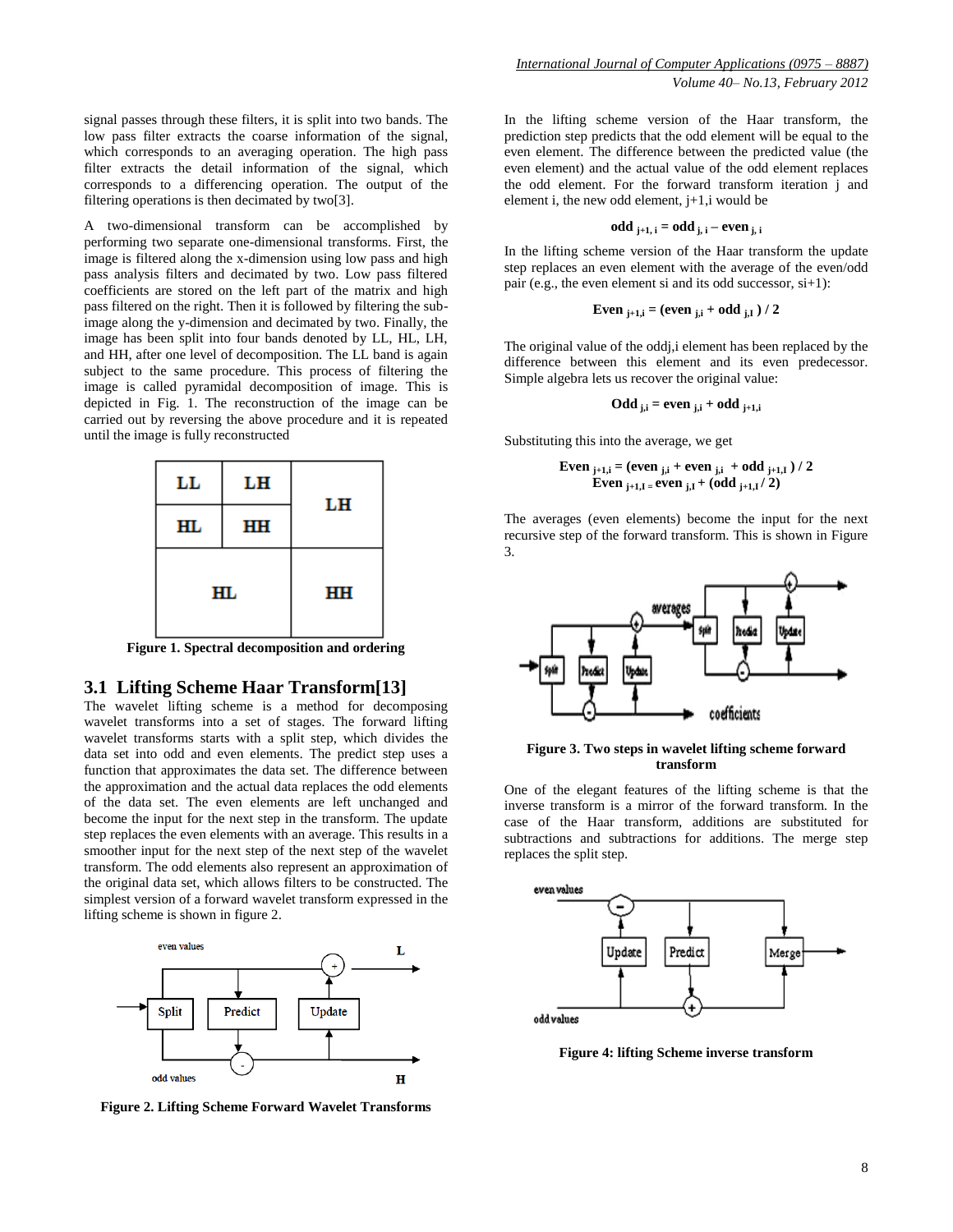## **3.2 ASWDR encoding[3][4]**

There are many coding Schemes for wavelet coefficients are available. Image coding is computationally simple and effective technique which utilizing scalar quantization on hierarchical structures of transformed images. Shapiro was the first to introduce such a technique with his EZW algorithm[3]. Different variants of this technique have appeared in the literatures which provide an improvement over the initial work. SPIHT, WDR, ASWDR are some of the examples. Here We have used one of the most recent coding scheme which is ASWDR. The main aim of ASWDR is to improve the subjective perceptual qualities of compressed images and improve the results of objective distortion measures. ASWDR was able to encode more values than WDR. This gives an a posteriori validation of the predictive scheme employed by ASWDR[4]. The creation of the new scanning order only adds a small degree of complexity to the original WDR algorithm. Moreover, ASWDR retains all of the attractive features of WDR: simplicity, progressive transmission capability, and ROI capability. Below I have describe the steps needed in ASWDR algorithm.

*Step 1 (Initialize)***.** Choose initial threshold,  $T = T0$ , such that all transform values satisfy  $|w(m)| < T0$  and at least one transform value satisfies  $|w(m)| \geq T_0/2$ . Set the initial scan order to be the baseline scan order.

*Step 2 (Update threshold).* Let  $Tk = Tk - 1/2$ .

*Step 3 (Significance pass).* Perform the following procedure on the insignificant indices in the scan order:

*Initialize step-counter C = 0, Let Cold = 0*

*Do Get next insignificant index m Increment step-counter C by 1 If*  $|w(m)| \geq Tk$  *then Output sign*  $w(m)$  *and set*  $wO(m) = Tk$ *Move m to end of sequence of significant indices Let*  $n = C - Cold$ *, Set*  $Cold = C$ 

*If n > 1 then Output reduced binary expansion of n Else if |w(m)| < Tk then*

*Let wQ(m) retain its initial value of 0. Loop until end of insignificant indices*

*Step 4 (Refinement pass).* Scan through significant values found with higher threshold values  $\overline{T}$  , for  $j < k$  (if  $k = 1$  skip this step). For each significant value  $w(m)$ , do the following:

*If*  $|w(m)| \in \{wO(m): wO(m) + Tk\}$ , then Output bit 0 *Else if*  $|w(m)| \in \{wQ(m) + Tk; wQ(m) + 2Tk\}$ , then Output bit 1 *Replace value of wQ(m) by wQ(m) + Tk.* 

*Step 5 (Create new scan order).* For each level j in the wavelet transform (except for  $j = 1$ ), scan through the significant values using the old scan order. The initial part of the new scan order at level j - 1 consists of the indices for insignificant values corresponding to the child indices of these level j significant values. Then, scan again through the insignificant values at level j using the old scan order. Append to the initial part of the new scan order at level j -1 the indices for insignificant values corresponding to the child indices of these level j significant values. Note: No change is made to the scan order at level L, where L is the number of levels in the wavelet transform.

*Step 6 (Loop).* Repeat steps 2 through 5.

## **4 . PROPOSED SUPER RESOLUTION ALGORITHM**

Here I have proposed one interpolation algorithm which work well for natural as well as artificial images. As shown in below figure, we take SR matrix with size 2m-1 x 2n-1 and fill the pixels according to the equation given below. Instead of finding average value of neighbouring pixels, we can use maximum value or median value of neighbouring pixels and implement the same algorithm. We can use wavelet based Interpolation [6] method also to do super resolution.



**Figure 5. Proposed SR method**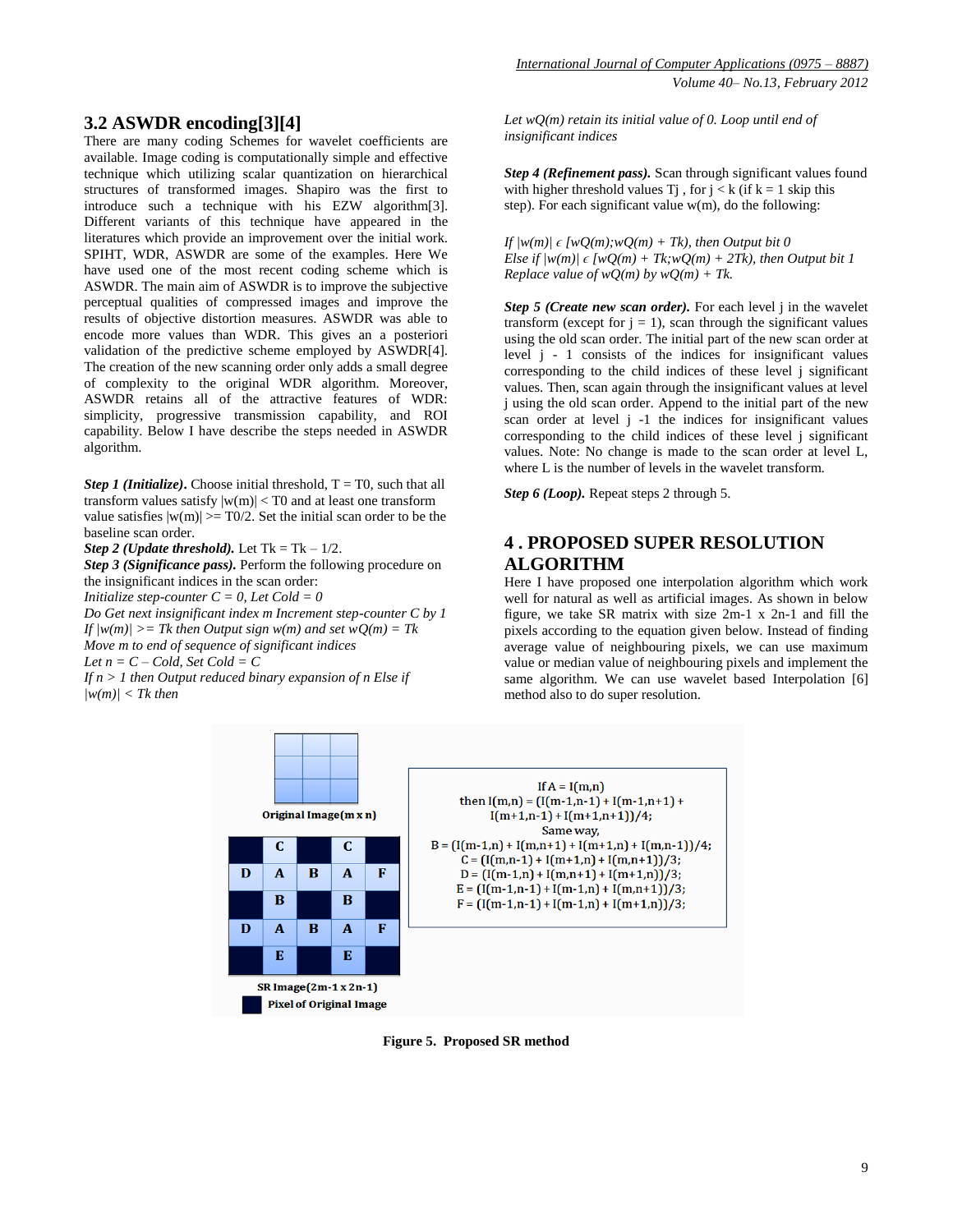Below we have proposed one algorithm which do super resolution using HAAR wavelet lifting scheme.

**Step 1 :** Take three input images. Noisy, low resolution blurred, rotated, shifted and compressed images are considered.

**Step 2 :** First preprocessed input images using i. Apply registration method given in[12] ii. On noise image apply Gaussian filter iii. On blurred image apply IBD algorithm.

**Step 3 :** Using HAAR wavelet lifting scheme decompose the registered low resolution images.

**Step 4 :** Encode each low resolution image using ASWDR.

**Step 5 :** Fused the decomposed images using any of the fusion Rule shown in figure 6. We have used maximum rule.



**Figure 6 . Fusion Rules**

**Step 6 :** Apply inverse lifting scheme to obtain the fused Image. **Step 7 :** Inverse ASWDR is used to decode fused image. **Step 8 :** Apply contrast enhancement technique and perform restoration.

**Step 9 :** Obtain Super Resolution image by method explained above.

## **5 . EXPERIMENT RESULTS**

For the experiment purpose we have consider high resolution lena and monalisa images. From this images three noisy, blurred, under sampled, compressed LR images are created of size 256 x 256. At the end of algorithm we will get 512 x 512 SR image as output. We have tested using both motion blur as well as with Gaussian blur. Gaussian white noise with SNR is added to the blurred low resolution images. We have done experiment on i3 processor with 1GB nvidia graphics card. We have chosen PSNR,MSE and ISNR as parameter to evaluate algorithm. The PSNR is defined as:

## *PSNR = 20 · log 10(MAX <sup>i</sup> / √MSE)*

The Improvement in Signal-to-Noise Ratio (ISNR) is defined as:

$$
ISNR = 10 \log_{10} \frac{2}{3}
$$

Where j and i are the total number of pixels in the horizontal and vertical dimensions of the image;  $f(i, j)$ ,  $y(i, j)$  and  $g(i, j)$  are the original, degraded and the restored image.